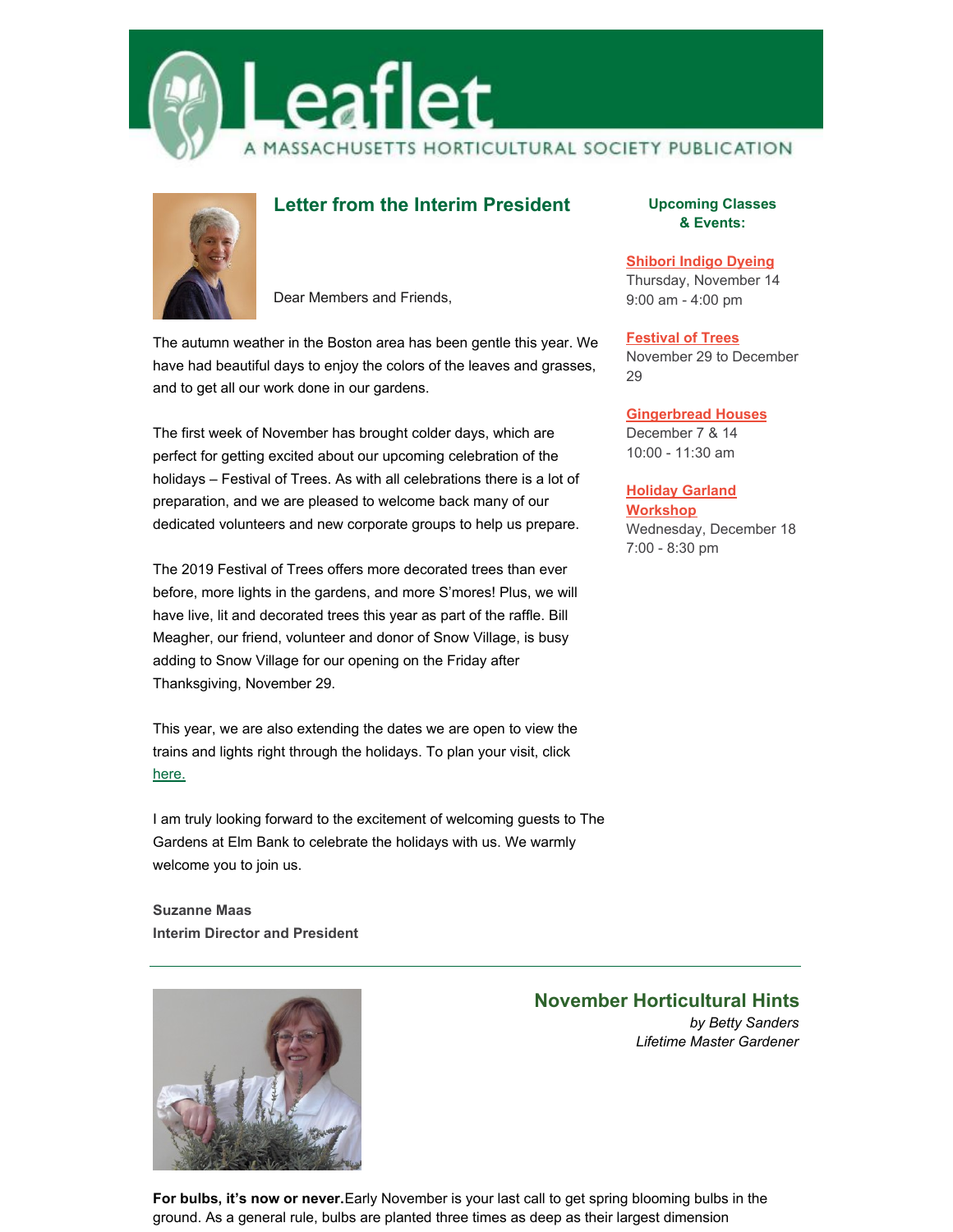(measured from the top of the bulb). Add lime on top of the soil to confound squirrels, chipmunks and others who would dig the bulbs for dinner. The lime also acts to sweeten our generally acidic soil which bulbs prefer. And, take photos of the planting areas as a reminder for next spring of which bulbs you put where.

**Plan now for certain spring flowers.**Some flower seeds need a winter outside to germinate next spring. Sow seeds of calendulas, cosmos, cleomes and snapdragons outside. If you are gardening to attract birds and butterflies, also sow *Asclepias* (butterfly weed) and milkweed seed now.

**Sweet scents for the holidays.** Purchase bulbs now that you would like to give as Christmas gifts. Amaryllis and paperwhites are both easy to force. Paperwhites can be planted in soil or in small pebbles just deep to allow the roots to provide a sturdy base for the flowers. Planted by November 14, they should provide flowers for Christmas. Amaryllis take longer to bloom – up to 8 weeks – but also last longer once in bloom.

**Give yourself a break on (some) fall clean up.**Stripping the garden completely bare of vegetation is not good for the soil. Leaving some plant material (clean, not diseased) in place helps to hold the soil in place. A mulch of shredded leaves (from your lawn mowing, for example) will prevent winterwind-caused soil erosion in beds where you have removed spent plants.

**Rose care.** Now that your roses have bloomed their last for this season, make certain they have a safe winter. Cut back long canes on roses to prevent damage from wind whipping them. Protect the remaining canes with a wire cage filled with leaves. Your roses will thank you next spring!

**Thanksgiving for your garden.**As you prepare for Thanksgiving and winter, remember wildlife needs a place to winter also. If you have room on your property, a brush pile gives birds shelter from both severe weather and predators. Dead flower stalks that have seeds are natural birdfeeders, leaving them in place provides food.



*You can read more of Betty's horticultural advice at[BettyOnGardening.com.](http://www.bettyongardening.com/)*



# **Pieces of the Past, Disguised as Garden Ornaments**

*by Neal Sanders Leaflet contributor*

Berkeley the snail went away for the winter this morning. So did the Turtle with the Broken Nose, the World's Ugliest Frog, and more than a dozen other old friends. They'll rest until next April in the safe confines of our basement. Before consigning them to their fate, though, everyone was first cleaned with a bleach solution and then placed carefully inside a pot or some other protective container.

Berkeley and his brethren are garden ornaments, and each one has a story to tell. Berkeley, for



example, joined our garden menagerie as a result of a trip to London almost 20 years ago. I was there as part of a financial road show in deepest, darkest February. Because of its grueling, two-week duration, Betty was invited to join me for its final, transatlantic stop. The underwriters were responsible for all lodging and they chose for us rather a nice room at The Berkeley, a luxurious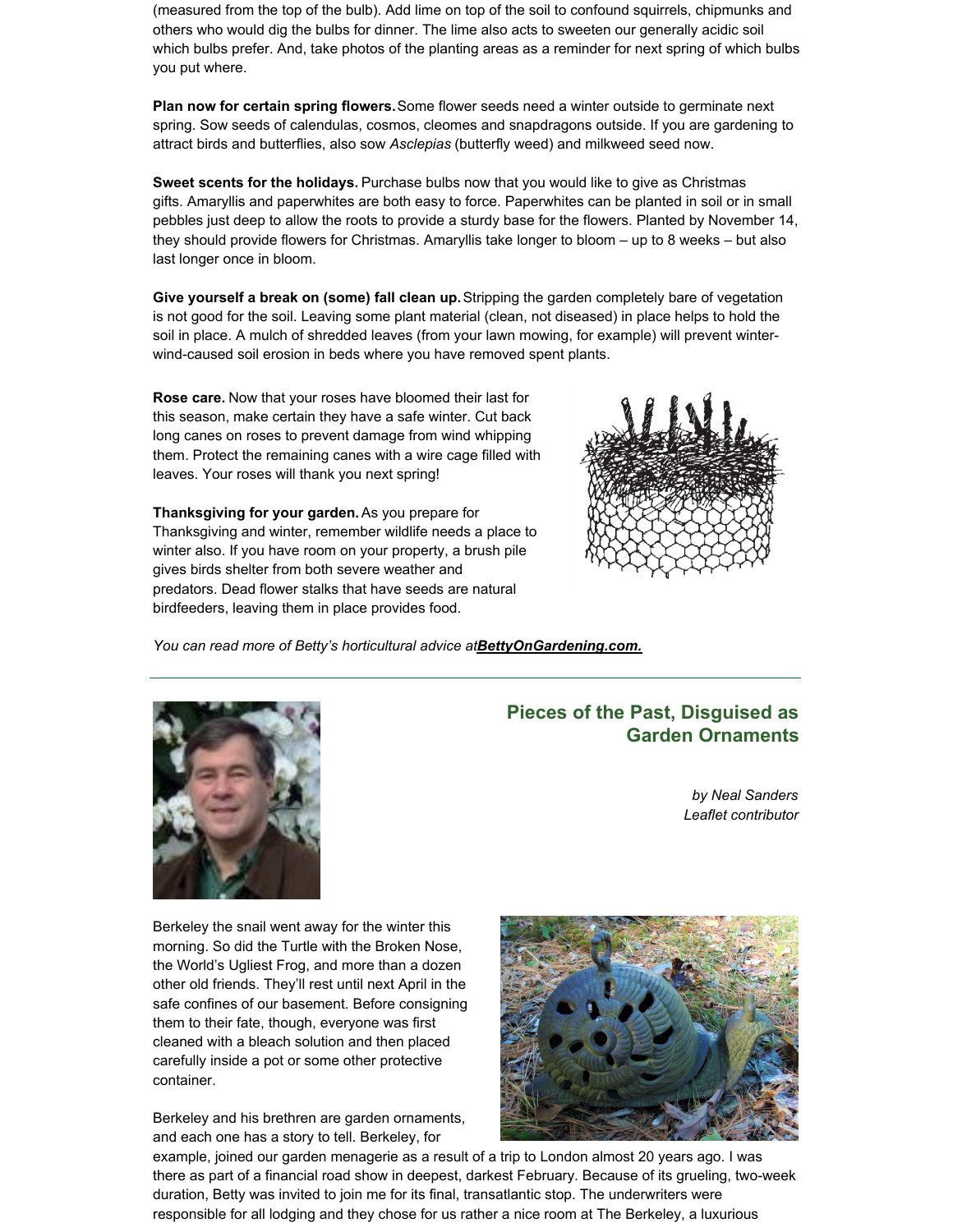Knightsbridge hotel a stone's throw from Hyde Park.

Going to gardens in February was a non-starter so, while I was in meetings, Betty went shopping and to museums. Just down the street from our hotel was a shop that dealt exclusively in garden ornaments (they have such stores in England). In its window was a large, metal snail. She purchased it, promptly named it after our lodgings - pronounced, by the way, "BARK-lee" - and we placed it in the overhead bin on the flight home. (In that pre-9/11 world, no one in airport security took notice of our carrying onboard a 20-pound cast-iron object.) Every year since, Berkeley has been positioned in a different perennial bed, waiting to be admired anew by us or a visitor.

The World's Ugliest Frog was a parting gift from a friend moving away. The frog had graced, if that word can be used for such a thing, her garden for at least as many years as we had lived in town. Its muted, polychrome décor had been the butt of numerous jokes on my part. On the day that the packers came, our friend brought over the ornament, explained *she* had been given it when a dear friend moved away. She was leaving town, but felt the World's Ugliest Frog must not only remain, but should come live with us. It has inhabited a rotating list of garden sites for at least 15 years.

I will not bore you with the individual stories for each of our other garden ornaments. I will tell you only that they all have back stories and that all those stories link us to times, places or people fondly remembered.



Oh, all right, one more. An outrageously overpriced concrete turtle at the Winterthur Shop was knocked down to a much more realistic five dollars after we pointed out a chip on its nose. For 25 gardening seasons now, the turtle's chipped nose has poked out of the water of a bird bath. The Turtle with the Broken Nose suffers its imperfection with as much dignity as it can muster. The butterflies and dragonflies that land on its snout don't seem to mind in the least.

Each April, we take out these items much as we take out Christmas tree ornaments in December. We discover them anew and, with great deliberation, place them around the property, taking into account changes in the landscape. Our move to our 'dream retirement home' four years ago forced a complete rethinking of ornaments: for the first two years, and the new garden got started, 'hiding places' were few and far between.

These garden ornaments are links to travels. They are reminders of old friends. They are also practical objects that draw the eye to certain plants or that break up expanses of mulch. Some are put in plain sight while others are deliberately hidden, awaiting someone to part the foliage and find a surprise. With the 2019 garden season officially over, their careful cleaning and storage are an annual ritual as distinct and ingrained as picking apples or harvesting the butternut squash.

Neal Sanders' 13<sup>th</sup> mystery, 'Never Too Old to Lie' was published earlier this year and is available on *Amazon and in bookstores. He's currently at work on 'A Murder on the Garden Tour'.*

#### **Beth Chatto: A Life with Plants**

**by Catherine Horwood Pimpernel Press Limited, 2019**

*Reviewed by Patrice Todisco*

It somehow seems so logical. Plants, like people, thrive in the right environment. Yet, it was not until Beth Chatto, plantswoman extraordinaire, emerged on the scene in the 1960's that the practice of providing garden plants with an environment closely resembling their natural habitats became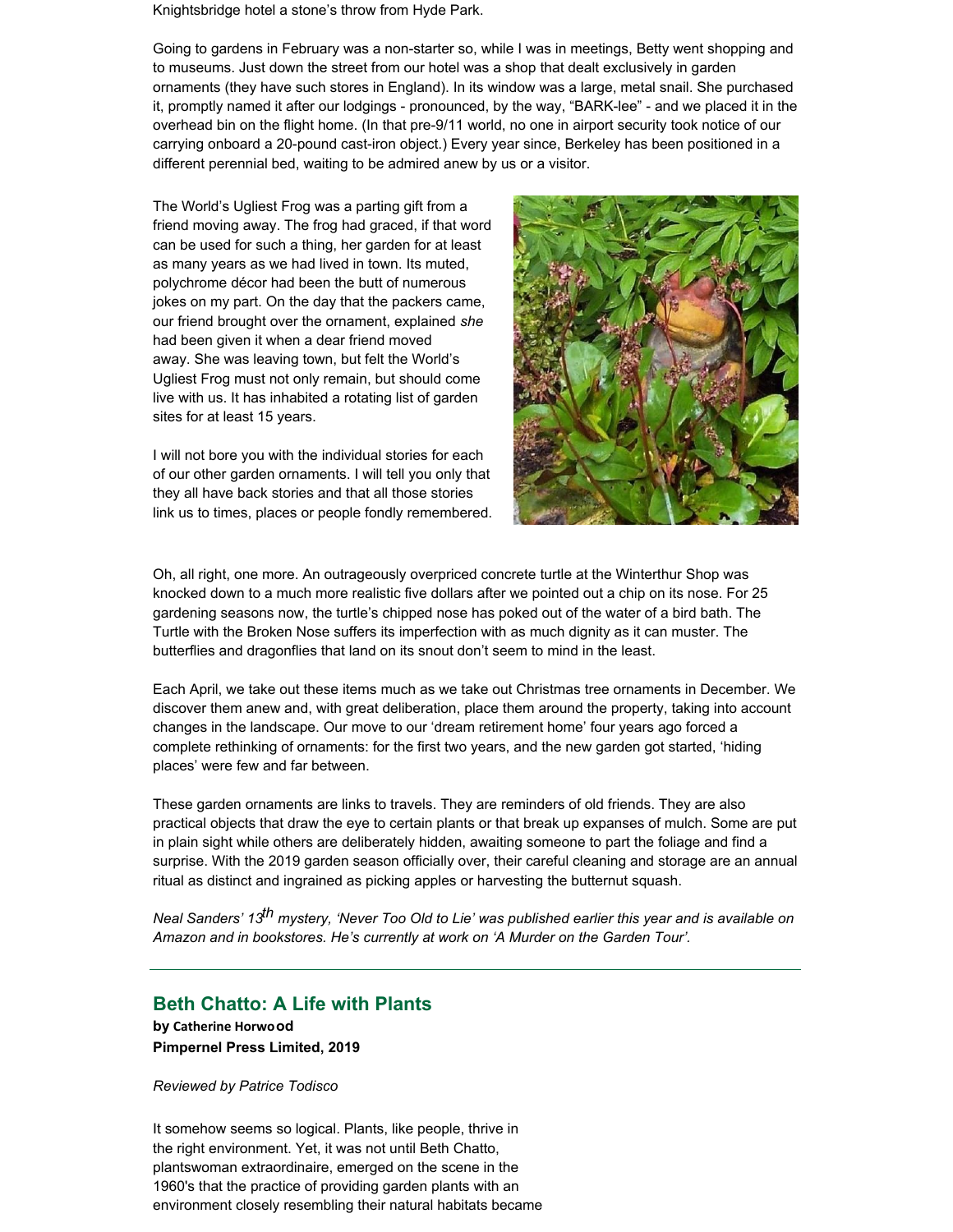widely adopted. "Right plant, right place," was her motto.

In the extensively researched,*Beth Chatto: A Life with Plants,* author Catherine Horwood traces Chatto's evolution from her childhood in a small village in Essex to her career as a horticulturalist, author, international lecturer, and garden designer. It's a complex journey.

"I had no idea where or how I would go but I somehow felt I was driven or had the energy to discover a wider world," writes Chatto of her childhood. Determined, intellectually curious, and keenly attuned to nature, Chatto did indeed discover a wider world. She achieved such a profound level of success that she was recognized in the horticultural world by her first name alone - Beth.

Chatto had little formal horticultural training. With the support



of her husband, Andrew, whose lifelong study of plants and their habitats provided an ongoing foundation for her own explorations, her philosophy on planting design steadily evolved. Chatto's earliest success, as a floral designer whose naturalistic creations were as likely to feature plants foraged from the local hedgerow as from the garden, established her reputation as a lecturer and demonstrator.

*Beth Chatto: A Life with Plants*chronicles the many close friendships that influenced the direction of her career including that of painter Sir Cedric Morris whose garden she and Andrew frequented. It included rare and unusual perennials and provided artistic inspiration to Chatto. Morris' influence also served as the impetus to move to Andrew's family's fruit farm (despite her own family's objections) at Elmstead Market in Colchester. Here, she would establish the acclaimed nursery of "unusual plants" for which she became known.

According to Horwood, Chatto planned every detail of the nursery with "steely determination." Its distinctive identity was evident in the design of the catalogue, simply titled,*Unusual Plants*. Within were lists of plants defined by where they should be sited, Chatto's trademark. These included; Hot, Dry Conditions; Cool Conditions; Dry Shade; Waterside and Bog; Ground Covering Plants; Handsome Foliage Plants; Seed Pods; Grasses and Sedges and Heathers.

In 1976, Chatto exhibited at the Royal Horticultural Society's Chelsea Flower Show where she won a silver-gilt medal. Her display, which featured plants in naturalistic settings optimal for their success, contrasted dramatically with the other exhibits. Unlike other exhibitors, Chatto refused to exhibit cultivars, for which she harbored a distinct disdain.

Journalist Graham Rose, of*The Sunday Times,* met Chatto at Chelsea. Three weeks later, impressed with her exhibit, he arranged a visit to her garden and nursery. One of the hottest summers in one hundred years had followed an exceptionally dry winter and spring. Rose realized that Chatto's approach to gardening was timely. His piece, 'Blooming Arid' detailed recommendations of "unusual plants" suited to drought as well as plans for planting a "dry" garden. It is credited as the turning point in Chatto's career. Offers to write a book followed and in 1978, her first book, *The Dry Garden* was published. Both Chatto's garden and nursery were firmly established.

Chatto would win 10 consecutive RHS Chelsea Flower Show gold medals and receive the Lawrence memorial medal, the Victoria medal of honor ( the highest award granted British horticulturists by the Royal Horticultural Society), and the OBE (Officer of the Order of the British Empire).

Beth loved autumn, and for me,*Beth Chatto: A Life with Plants,*shines most in this season of transition, as her later years are chronicled. While maintaining a vigorous schedule of travel, Chatto continued to be actively engaged in the nursery. Her many friendships continued, including that of her dear friend Christopher Lloyd, which is chronicled in the book they co-authored, *Dear Friend and Gardener,* a compilation of their copious correspondence.

Biographer Catherine Horwood worked with Chatto directly and had access to her extensive personal archives of daily diaries, travel notebooks, and correspondence. Thus, *Beth Chatto: A Life with Plants,* tells a complete and intimate portrait of Chatto's professional and personal life. Complexities abound, yet the unambiguous conclusion is that of great talent, perseverance, and generosity of spirit summed up in one word - Beth.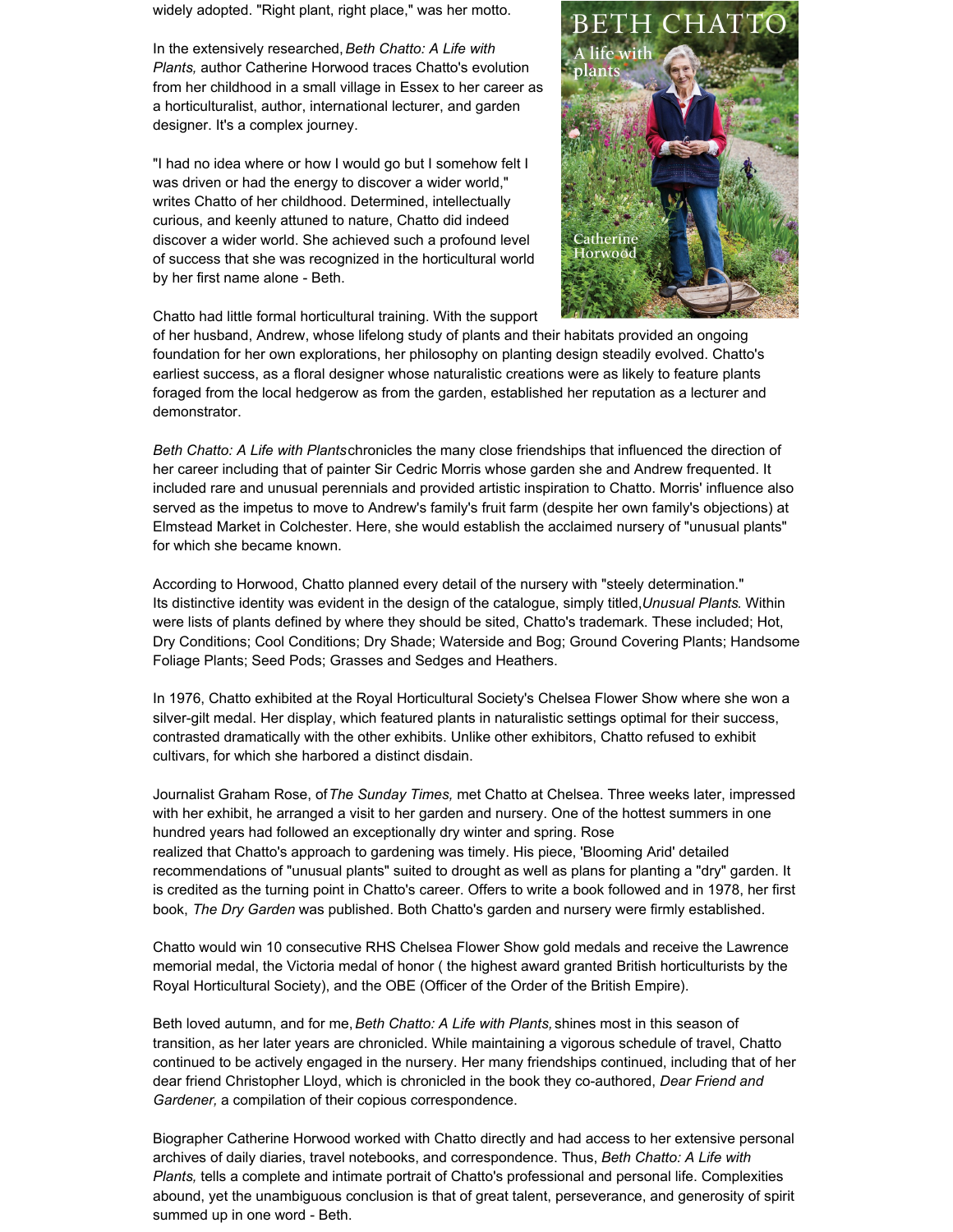*Patrice Todisco writes about parks and gardens at the award-winning blog,[Landscape](http://www.landscapenotes.com/) Notes.*

### **Year-end Contribution**

**Please consider making a year-end contribution to Massachusetts Horticultural Society... and watch us continue to grow in 2020.**





### **From the Stacks:**

*By Maureen T. O'Brien, Library Manager*

> *Gratitude is the inward feeling of kindness received. Thankfulness is the natural impulse to express that feeling. Thanksgiving is the following of that impulse.*

> > — Henry Van Dyke (1852-1933)

November immediately brings to mind Thanksgiving—the holiday that celebrates family, friends and nature's bounty. This celebration presents the opportunity to give thanks for our blessings. We accomplished a great deal in 2019 with the help of our volunteers. We added to our collections, created new finding aids, organized our files, cared for our treasures and took stock of our holdings.

This month, we acknowledge and give thanks to the following volunteers who generously give their time to the Library.

*Ruth Ciofli* is recently retired from Boston University and brings her excellent organizational talents to the Library by reshelving our books, not an easy task as it is essential that it is done correctly for inventory purposes and easy retrieval. She is also responsible for the Edwin Hale Lincoln rehousing project where her attention to detail preserves the glass plates for future generations and makes them easy to find. This month she completed the initial batch of over 1500 glass plates that have been digitized. Her new project will be rehousing the recently discovered glass plate negatives.

*Sarah Cummer* is a Librarian, retired attorney and archeologist. She has been volunteering at the Library since 2003. She now handles all the cataloging on **[www.Masscat.org](http://www.masscat.org)** and renders invaluable guidance to Library operations. Sarah initiated the snaking project and worked with Iva Hayes shifting books on the shelves to make room for new acquisitions.

*Heidi Kost-Gross* is a former President of the Garden Club Federation of Massachusetts and a landscape designer and historian. She is an Overseer and on the Development Committee of the Society and Chairs the Library Committee. The Library is her favorite place at Elm Bank. In addition to her work on Society Committees, Heidi worked on the rehousing of our treasured *British Jungermanie*, inventory of the Society's wall art and sculptures, culling records and the Library exhibits at the Society's Annual Meeting in October.

*Iva Hayes* is a retired caregiver who assisted Sarah on the snaking project that made room on our shelves for new books. She also worked on the archival folders for the glass plate negatives and various sorting projects. Her current project involves sorting, labeling and filing domestic and international garden ephemera that will provide invaluable information to future researchers.

*Maureen Horn* is the retired Librarian for the Society and Secretary of the Library Committee.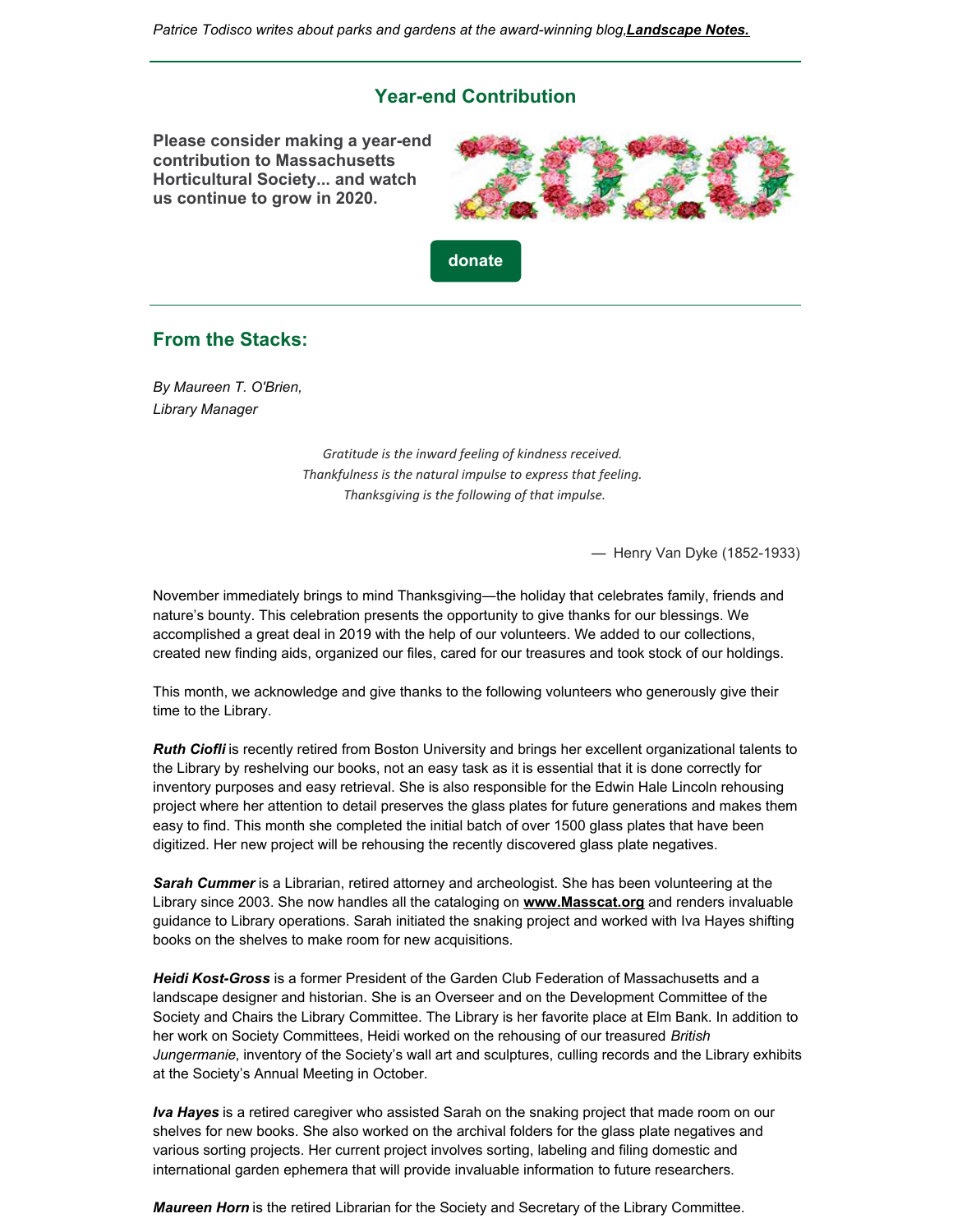Maureen provides institutional knowledge and advice to the Library. She continues to assist the Library on research and editing. She worked on the inventory of the Society's wall art and sculptures, culling records and the Library exhibits at the Society's Annual Meeting in October. Her new project is transcribing our handwritten historic archives.

*Kathy Trumbull* has a background in medical diagnostics. She brings her analytical and detail oriented skills to creating finding aids. She worked on our Flower Show Ephemera Collection, Contemporary Seed and Nursery Catalogs and the Pamphlet Collection that you can access on the Library's **[website](https://masshort.org/the-library/)**. She is now compiling a comprehensive finding aid for the Society's awards.

*Jennifer Wilton* is a member of the Library Committee and landscape historian. She brings years of business experience from her former career to render sage advice and service to the Library. This year she has worked on the inventory of the Society's wall art and sculptures, culling records, research, editing and the Library exhibits at the Society's Annual Meeting in October.

#### *In the Windows – Story Boards*

On display in the windows are two of the story boards from the Library's Exhibit at the Society's Annual Meeting on October 17, 2019. They illustrate two preeminent pioneers in fruit culture in the United States: Robert Manning, Sr. and Charles Mason Hovey. Step into the Library and we will be happy to show you the original manuscripts of these preeminent authors.

#### *Our Collections are Growing…*

The Library relies on the generosity of its members to build and preserve its Collections. This month we thank Ruth Ciofli, Sarah Cummer, Leslie Frost, Phyllis Andersen, David Fiske, Longwood Gardens, Rancho Santa Ana Botanic Garden Library, Missouri Botanical Garden Peter H. Raven Library and the Estate of Betty Ferris for their donations in kind that enrich our Library.

#### *Come Visit the Library…*

Drop into the Library when the lights are on to browse or go shopping. The Library has a section of horticulture books for sale at bargain prices. They make wonderful eco-friendly gifts or additions to your personal reference library. For hours or to make an appointment visit our **[webpage](https://masshort.org/the-library/)**.

Gueta de 24th of February 1829 A unition of fisten<br>Guetam so as convenient at the 6 fice of itelective cook for a faith of the cook for the fact that the faith of the form of the form of the set of the set of the set of th trues then Notes that Maps Henry a. S. Cearbon Constitutions of Course the a Committee to pressure a-<br>Constitutions Lighters for the Gommons of the focusts and to be<br>properly the Committee ency studies to be held as the time Mel John BRuful Reb Cooken Checon Menhale with to ablain The meeting was then any Rebeder Cook & Socy Outhe 1 th March 1029 am at the same as and the previous for the purpose of the<br>expect of the Committee appointed be pupase a Country recented by itemp from attending the envitory<br>by the chain of Welliam Stefamouse by as elec by the chain

Image: First page of the minutes of the meeting that founded the Society on February 24, 1829. Displayed at the Annual Meeting.